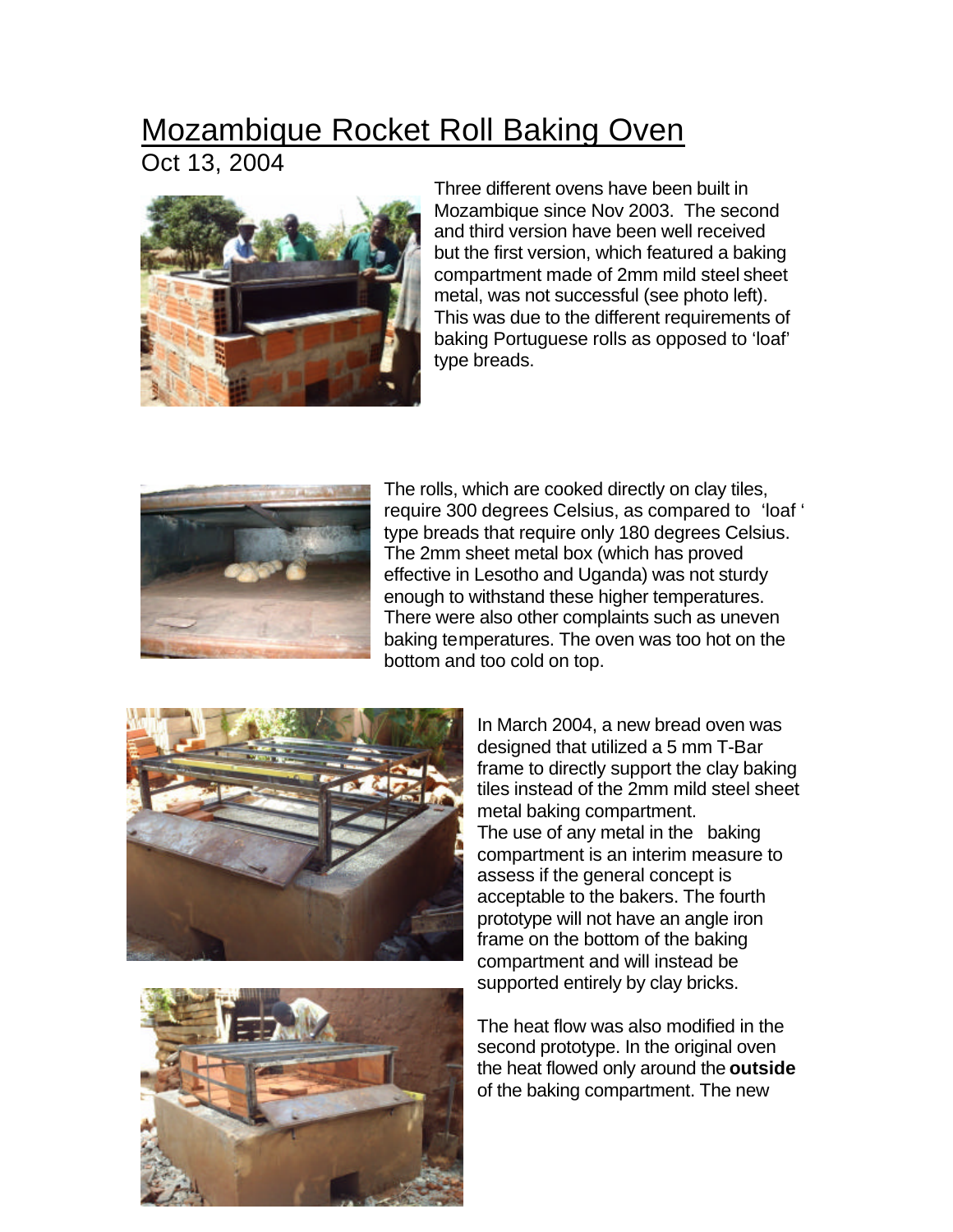oven has a heat flow path that travels under the massive clay tiles…



**… and then around the bottom corner of the baking compartment of the oven**. A 3 cm gap is left between the bottom corner of the metal frame and the loose vermiculite insulation underneath. A 2.5 cm gap is left between the oven body and the bottom side edge of the T-bar baking compartment.



The hot flue gases then travel through the 2.5 cm gap between the T-bar baking compartment and the thin cement vermiculite bricks. The gap between the cement vermiculite bricks and the outer structural bricks will be filled with loose vermiculite. Loose vermiculite is a much better insulator than vermiculite mixed with cement. This is why we use only a thin cement vermiculite tile, thus leaving more room for the loose vermiculite.

The hot flue gases then enter **inside the baking compartment and under the top** of the baking compartment box .As you can see from this interior view of the bread oven there is a small 1.5-2cm gap that is between the **sides and the top** of the oven. The gap, which is on both sides of the baking compartment allows the hot flue gases to enter into the bread oven and then….

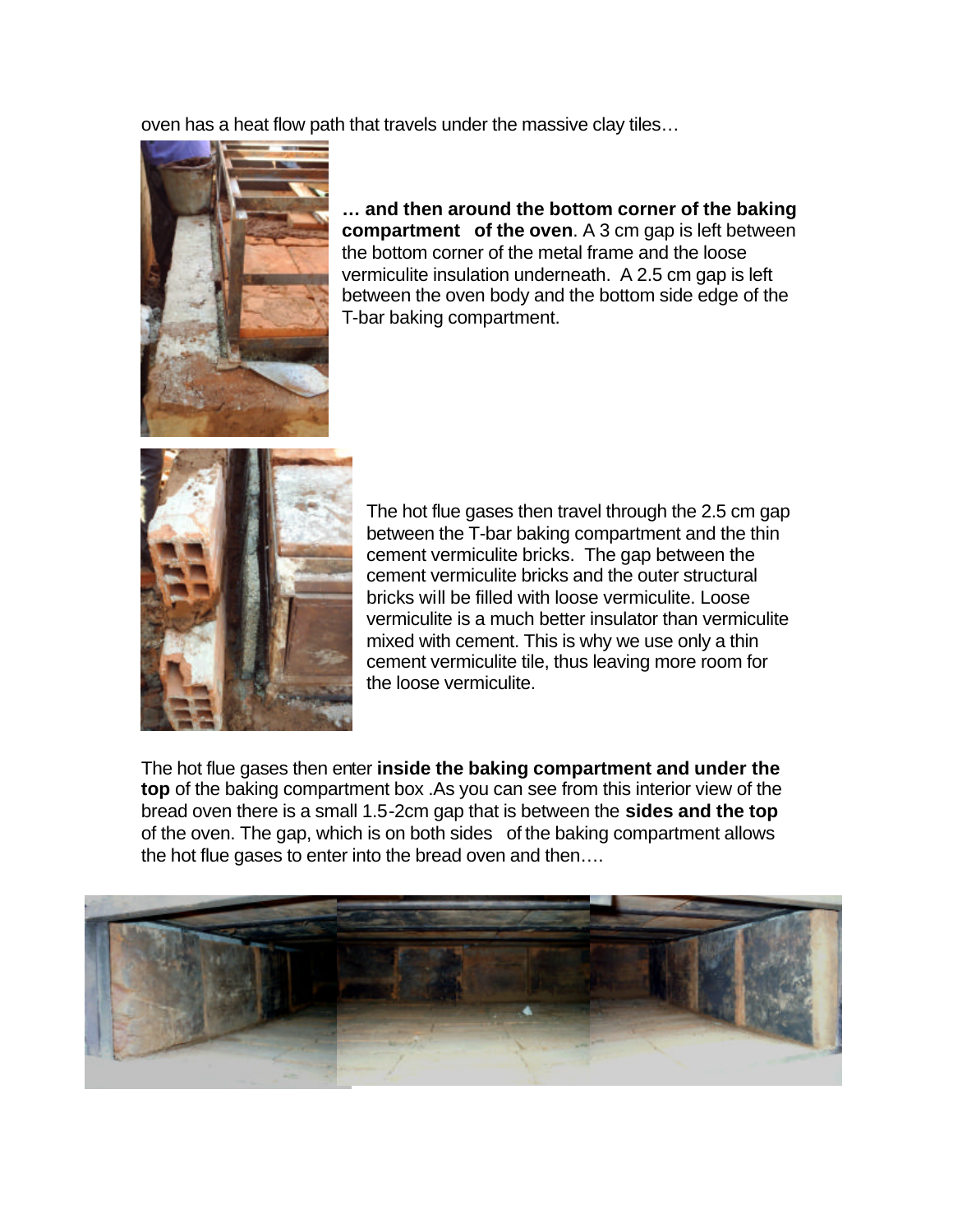

… **exit out through the chimney** that is located in the top course of the brick work.



We then used a metal plate that was salvaged from the first prototype, to produce the interface between the stove and the chimney. Future models would not require the use of an entire metal plate.

Only enough sheet metal is required to make the chimney sleeve and cover the opening in the top course of bricks.

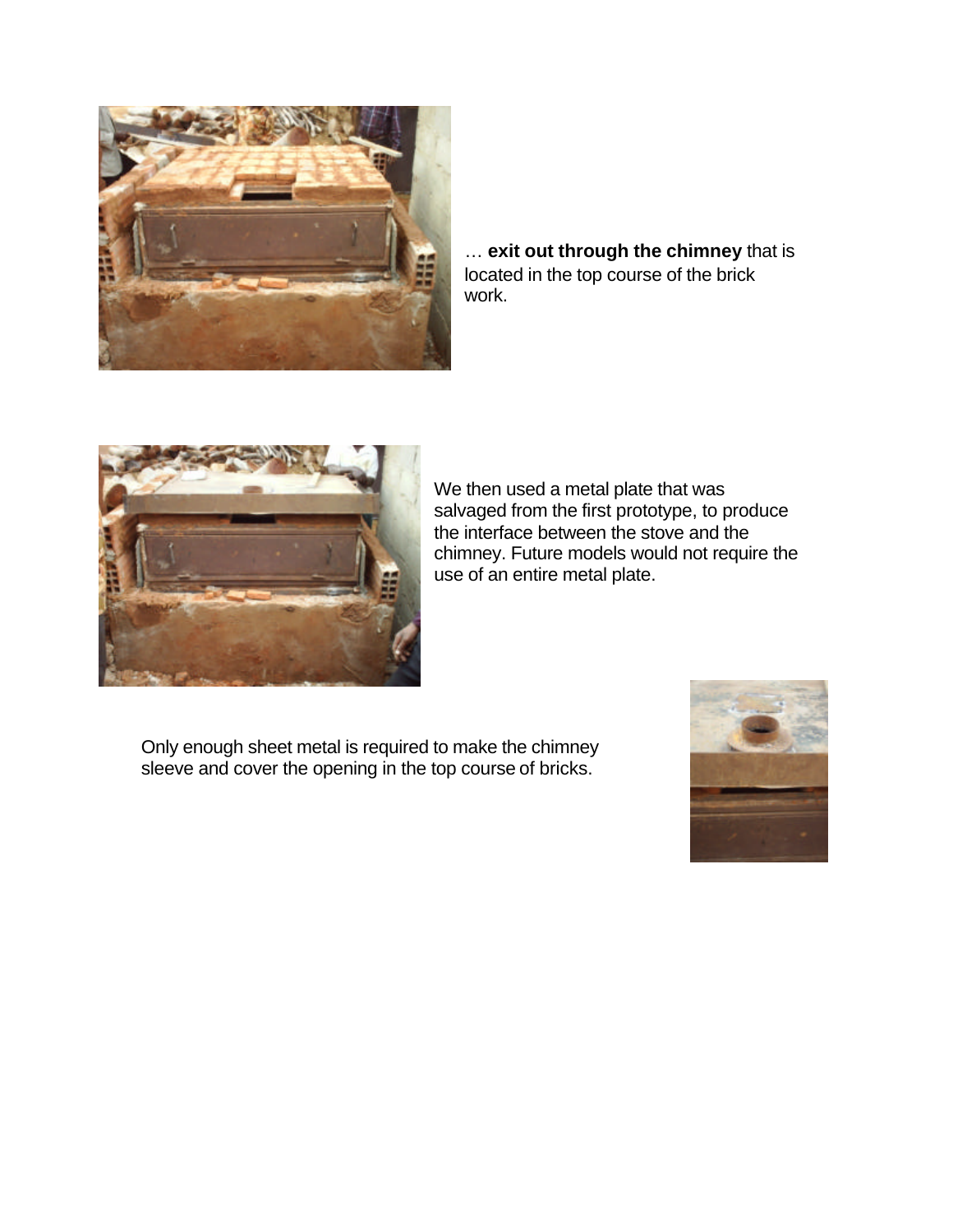

The following schematic shows the complete fire flow path. Measurements in cm

167.5



The baker and the owner of the bakery, Senor Joao, favorably received the second prototype. At first Senor Joao was reluctant to try the new design, but after a little prompting by Werner Klaus, the baker used the oven for two months and was very pleased with the design. The Rocket roll oven used less wood than the traditional oven and cooked the rolls in 15 min instead of 20.

Werner Klaus reported daily fuel consumption of 30,000 Meticais with the new oven (each small log costs 10,000 Meticais)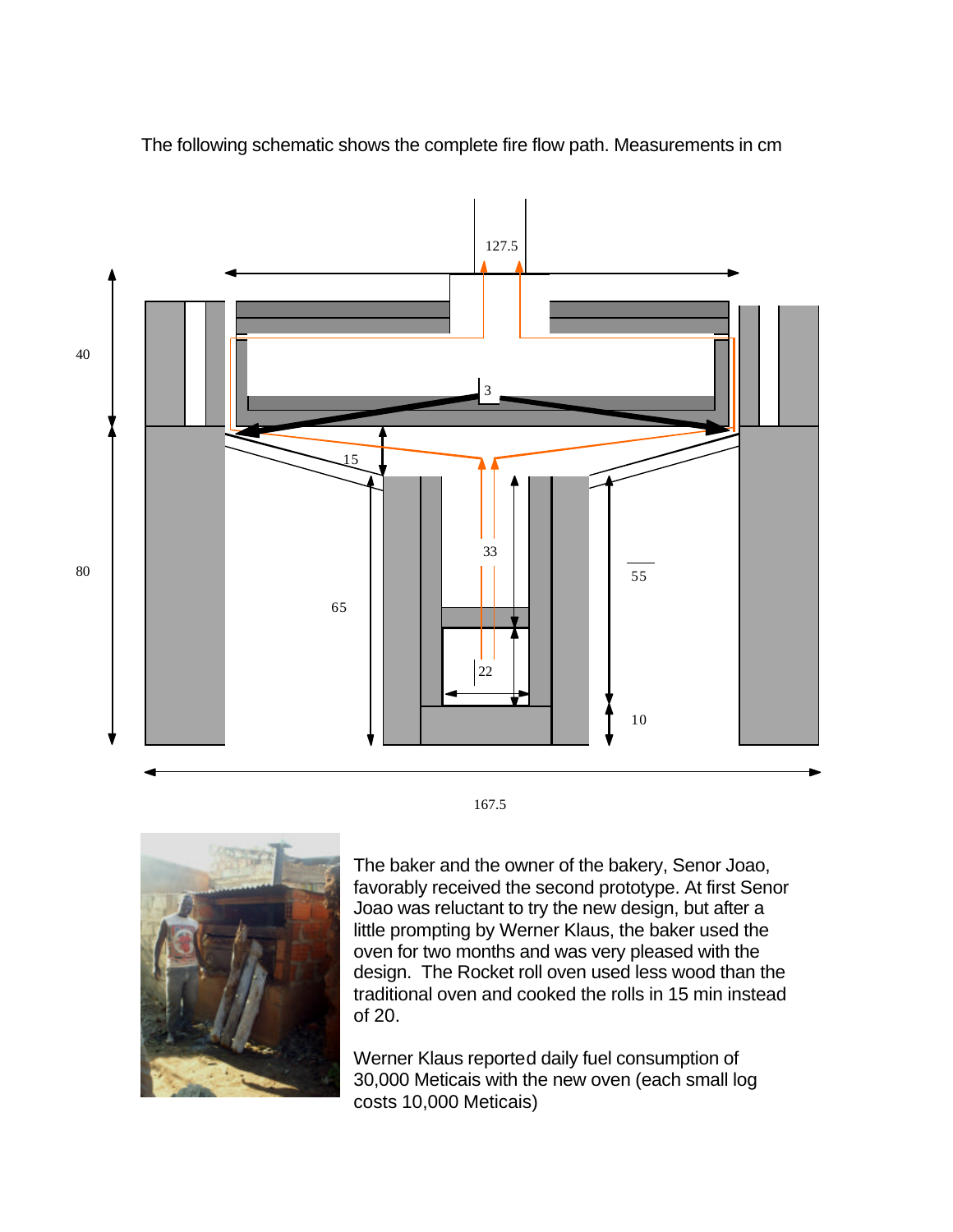

compared to 100,000 Meticais for the traditional oven . When I inquired about fuel consumption a month later the bakers reported that the fuel consumption of the traditional oven was only 80,000 Meticais (40,000 Meticais for each large log . It is unclear what caused this discrepancy between our figures but even considering the lower figure for the traditional oven, the new oven still offers a 62% savings. It is estimated that the new Rocket Bread oven will

reduce their annual fuel costs from US\$ 1327 to US\$498 thus saving the bakery approx US\$830 per year. **With more training, we expect even greater fuel savings.**

When I arrived in August 2004 the bread oven had been unused for two weeks due to a construction failure of the oven. When the stove was modified to include more clay tiles it increased the weight of the oven and caused the baking compartment to sink, over time, into the supporting walls of the oven. This needed to be fixed. We also wanted to turn the baking compartment around so that the combustion chamber would be on one side and the entrance to the baking compartment would be on the other. This was one of the suggestions for improvements that the bakers offered (the bakers were concerned about being exposed to too much heat).



The third prototype was modified to incorporate 4 courses of bricks so as to offer more support to the baking compartment. The 4 corners of the outer structure were also reinforced with solid brick instead of thinner walled Ceramica Villa Pery building blocks.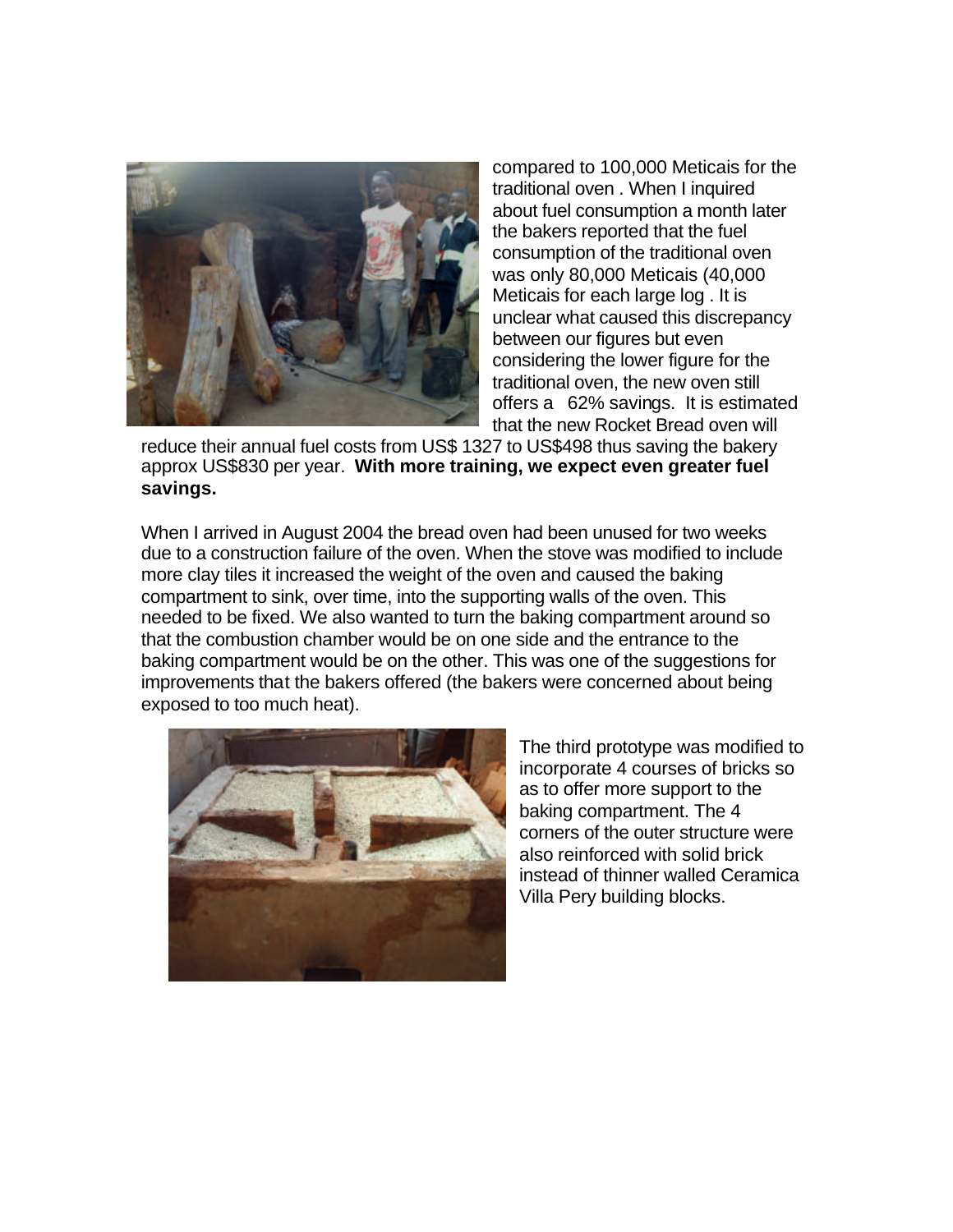

The top of the baking compartment (and in between the supporting outer bricks and the thin cement vermiculite bricks) is insulated with one bag of vermiculite.





A layer of aluminum foil is placed on top of the vermiculite. More vermiculite is used to hold the aluminum foil in place





Here are the finished views of the front of the oven



## **Combustion Chamber**

The bread oven was made with cement and vermiculite bricks and lined with HTZ cement and mortar. No clay sawdust bricks were available during the construction process. In the future all bread ovens should be made with the clay sawdust bricks and lined with HTZ cement.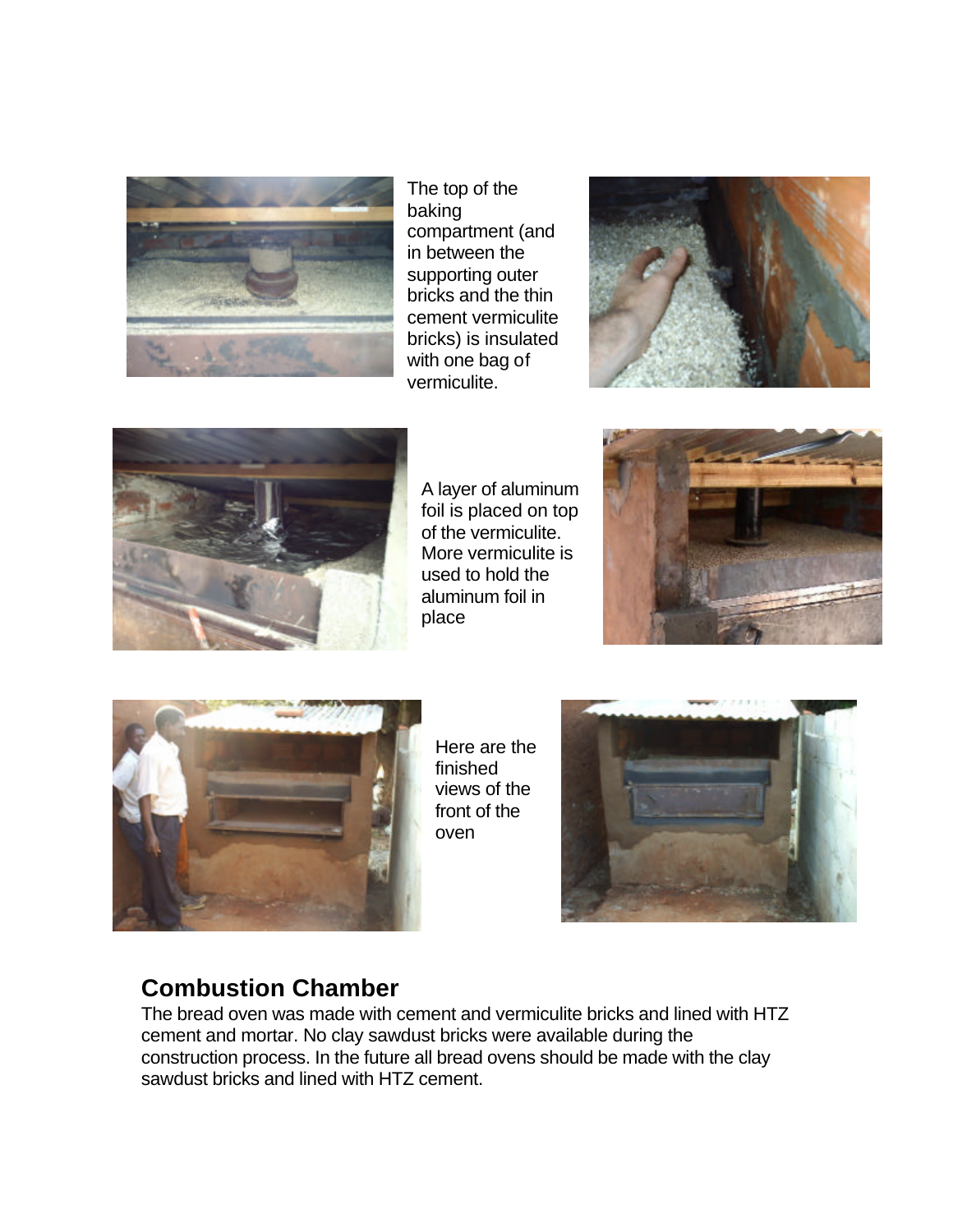## **Portuguese Rocket Roll Oven**  Way Forward

- More testing and training of this 3rd Prototype and the construction of a  $4<sup>tn</sup>$ prototype is necessary before more ovens are made.
- The bakers need to be reminded to clean ashes out of the combustion chamber the oven each day



- The baker's complaints about it being to hot to bake next to the baking compartment makes me think that they aren't feeding the oven properly. The fire should only be inside of the Rocket elbow. This is different from the traditional method where the fire is allowed to burn **outside** of the combustion chamber. The bakers need to be instructed to push the wood, every 5 minutes, gently into the combustion chamber.
- An easily adjustable door needs to be fitted on to the stove to reduce airflow through the oven once it has reached baking temperature. This will help to reduce wood consumption during the baking cycle. I left instructions for SAVEPLA to make one but they will need some prompting from Zana.
- A cast iron shelf should be made in Beira. Contact Albertino for possible foundry locations
- A stronger foundation needs to be constructed for the oven.

We need to prototype another oven that is cheaper and uses less metal and more brick. I think the estimated selling price of US\$350 is too high. We could make a cheaper oven that uses less metal and will last longer than the present oven. We just haven't built it yet. I imagine that we could lower the price to below US\$200.